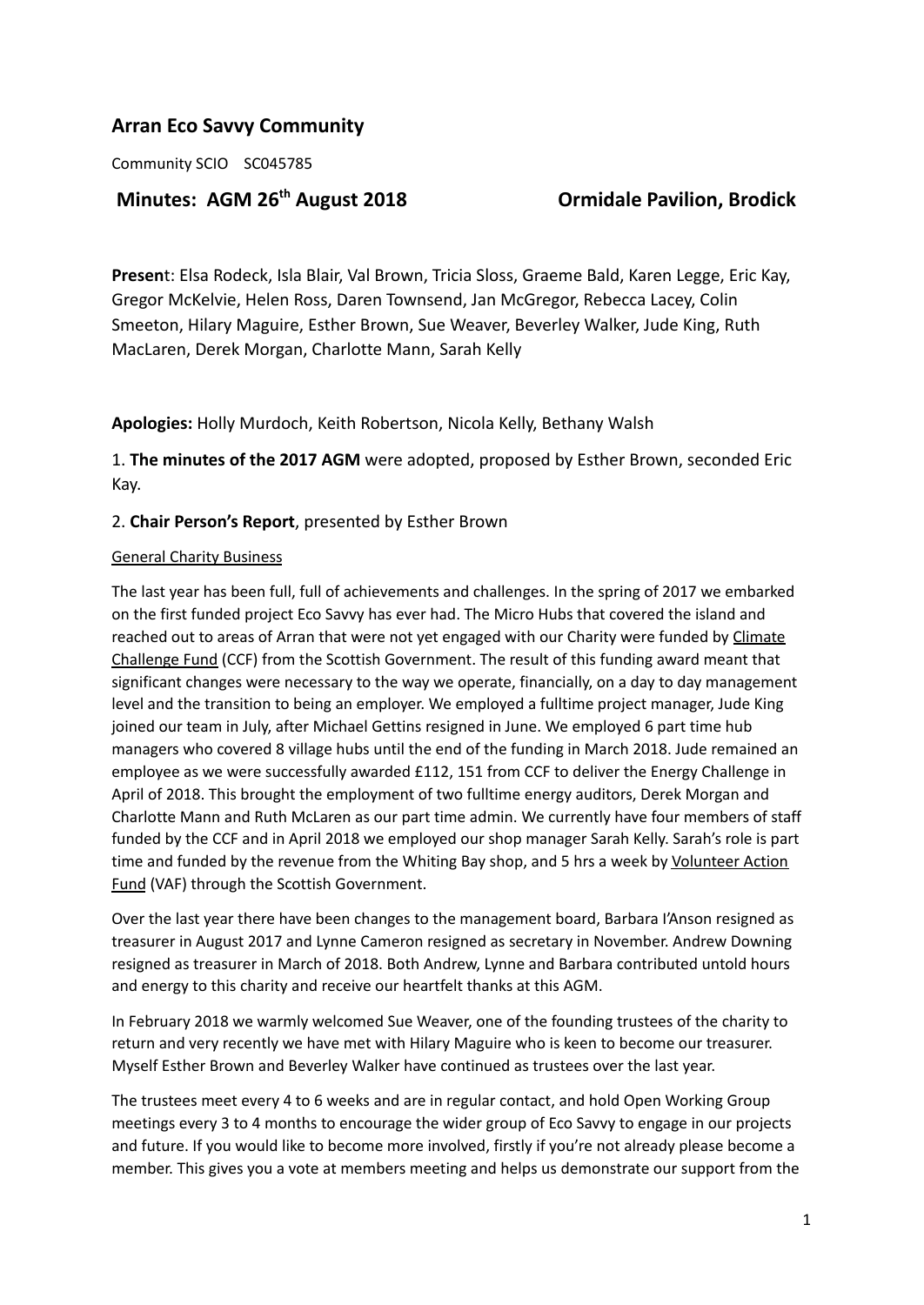community of Arran. If you wish to volunteer, working on project development, in the shop or as a trustee please talk to any of the trustees about how you can help and what would be involved.

We complied with new GDPR regulations and have our Privacy Policy and Data Protection Policy available online.

Other events this year were, myself, Beverley and Jude attended the CARES [Community](https://www.localenergy.scot/) and [Renewable](https://www.localenergy.scot/) Energy Scotland, conference in Glasgow and made some good contacts with other groups.

Eco has talked about an energy project since the creation of the group and we are still following this path to see where it leads.

Sarah, Beverley and I spent the day at the All Energy [Conference](https://www.all-energy.co.uk/Conference/Conference-Overview/) in Glasgow recently and also made connections with different industry sectors.

One notable achievement of Eco Savvy this year has been the formation of Arran Sustainability Forum. We have started to work with groups and businesses across the island and the collective power to enact real change has been successful. The sustainability forum is divided into differing strands with representatives from many sectors working in small groups to identify potentials and problems.

In October 2017 we hosted the Big Arran Green Show and invited all the primary schools on the island to come to a day event with representatives from local environmental groups showcasing their work and purpose. The Big Arran Green Show was an important event, now in its second year, supported by as many green groups and organisations on the island that could attend. Arran Eco Savvy, Coast, Arran Community Land Initiative, Arran Bee Group, Arran theatre and Arts Group, NAC, Woodside Farm all held activities. Around 150 pupils attended. This model was also taken to the Arran High School Go Green Event in February. all pupils at the high school participated. We have been invited to host another high school event so the Arran Eco Savvy's schools green days look set to continue.

# Eco Park

Before Eco Savvy opened a shop, a group of likeminded people identified the need for an environmental group on Arran. The drive was to create a project that would bring Arran in line with other progressive, forward thinking communities.

An Eco Park could allow us to manage waste streams, generate energy, upcycle and reuse, look at sustainability, create community space and leisure. We have made some significant progress recently.

We have been meeting with NAC waste officers over the whole of this last year and Beverley Walker has developed a business plan for Green Waste Composting. NAC wish to enter a Public Service Partnership with a third sector organisation to deliver green composting on island and stop shipping it to the mainland. We wish to conduct a feasibility study to consider the green waste and also the food waste streams on the island. Also, a community energy scheme. We would like to know if combining these three would create an operation that would be sustainable and a viable business arm to our charity. It has been agreed we will produce a "Scope of Works" to identify the next steps.

We have met with representatives from Zero Waste [Scotland](https://www.zerowastescotland.org.uk/) who have offered practical project development support and encouraged us to apply for funding that will support infrastructure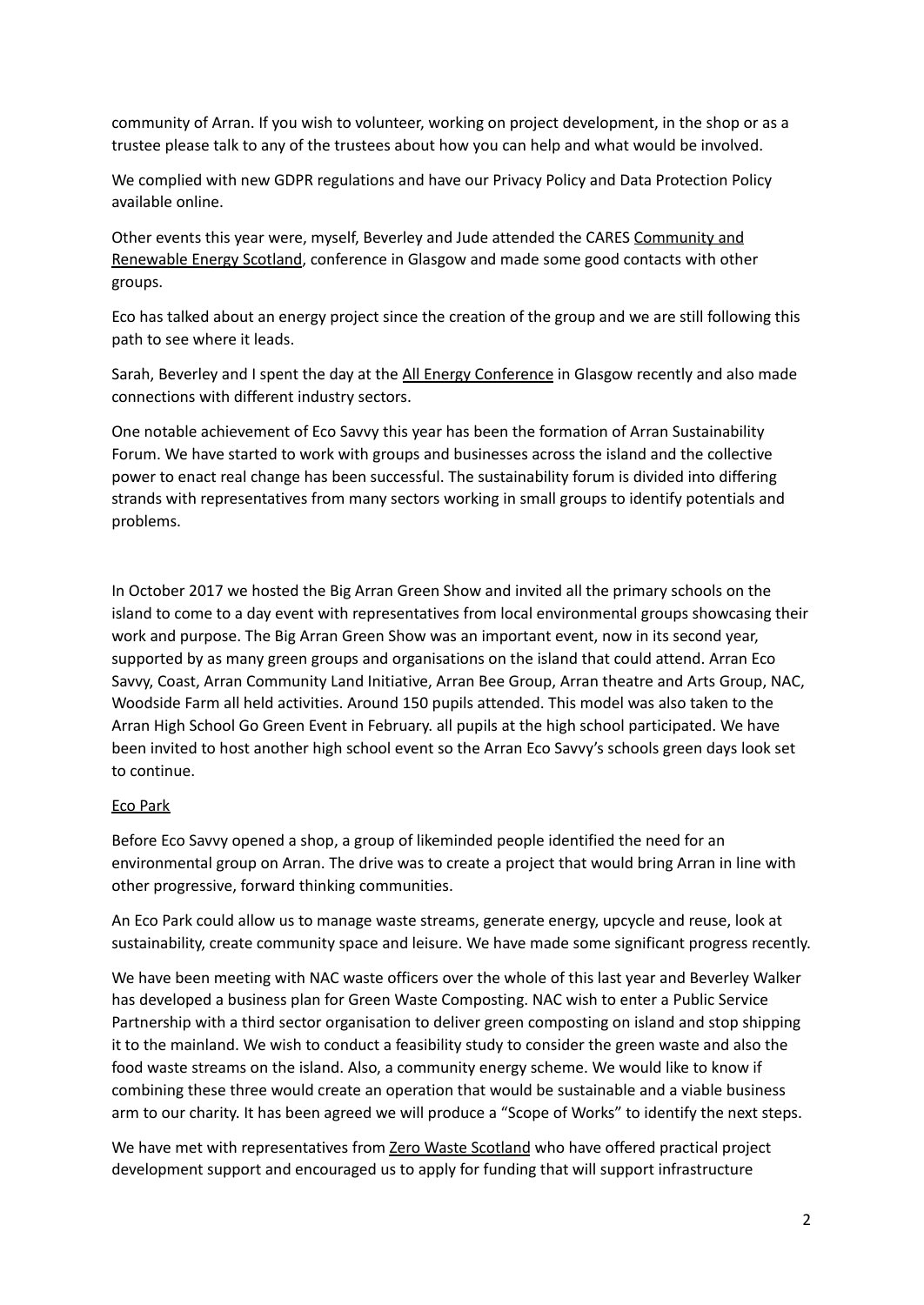development. This could be the agricultural building that goes on the park first to house parts of the composting.

The trustees met with [Scottish](https://www.biglotteryfund.org.uk/funding/programmes/scottish-land-fund) Land Fund this summer, we have made the first steps through the big lottery to apply for funding to purchase land for the park with them. They have confirmed their stage one funding would allow for a feasibility study, not only for the composting but for the whole Eco Park proposal.

This was a significant leap forward as funding for feasibility was a bottle neck.

We met with the Forestry Commission and have outlined the proposed land and begun the application to a [Community](https://scotland.forestry.gov.uk/managing/get-involved/community-asset-transfer-scheme) Asset Transfer Scheme (CATS)

We attended the [Community](https://www.localenergy.scot/) and Renewable Energy (CARES) conference and identified similar communities in Scotland who are already conducting similar schemes. We have identified the funding stream through the Scottish Government that supports community energy and made initial steps to engage with CARES.

We met with an organisation [Interface](https://interface-online.org.uk/) in July who facilitate collaboration between charities and universities. They have invited us to apply for a fund that would enable collaboration with Strathclyde University to develop Circular Economy on Arran. This would include the function of an Eco Park.

There are many aspects to this and we have many hurdles to overcome, it is our aspiration to fully investigate each area and possibility.

#### Community Hub & Shop

The Eco Savvy [Community](http://arranecosavvy.org.uk/shop/community-shop-2/) Hub in Whiting Bay has been an ongoing success, it has had its troubles and challenges but it has remained a well-used and supported part of Eco Savvy's community presence. Before trustee Lynne Cameron resigned in November 2017 the responsibility for the daily running for the shop was hers. She managed the rota, volunteers and shop reports. With the loss of this role being performed by a volunteer trustee it was agreed with volunteers at OWG in December 2017 that we would employ a shop manager to fulfil some of this role. We closed the shop for two months and volunteers worked to clear and clean the shop. We redesigned some of the layout and created a project area to inform visitors to the shop of our charities purpose and projects.

We introduced the new range of Eco Products to trial the sale of bought in items. The focus of this was agreed to be products that would encourage a reduction in the single use plastics and support like-minded companies. We cleared some of the back shop but did not have time to fully renovate this space. These changes have been received positively by the volunteers and visitors to the shop, it has been described as a brighter, nicer place to be.

In April Sarah Kelly joined our shop team and has had her work cut out for her from the start. It is a challenge to keep the donations moving, new eco products stocked and the back shop safe and clear. The greatest challenge has been to fill the rota, the shop has not had consistent full opening and many shifts have been covered by Sarah and the extremely dedicated team of volunteers. We currently have new volunteers joining us and have put plans in place to recruit more. Following Sarah's appointment, we have been successfully awarded £27,387 by the Volunteer Action Fund or VAF. Partly for more hours for Sarah to put procedures in place for volunteers' health and safety, develop the back shop and recruit more shop volunteers.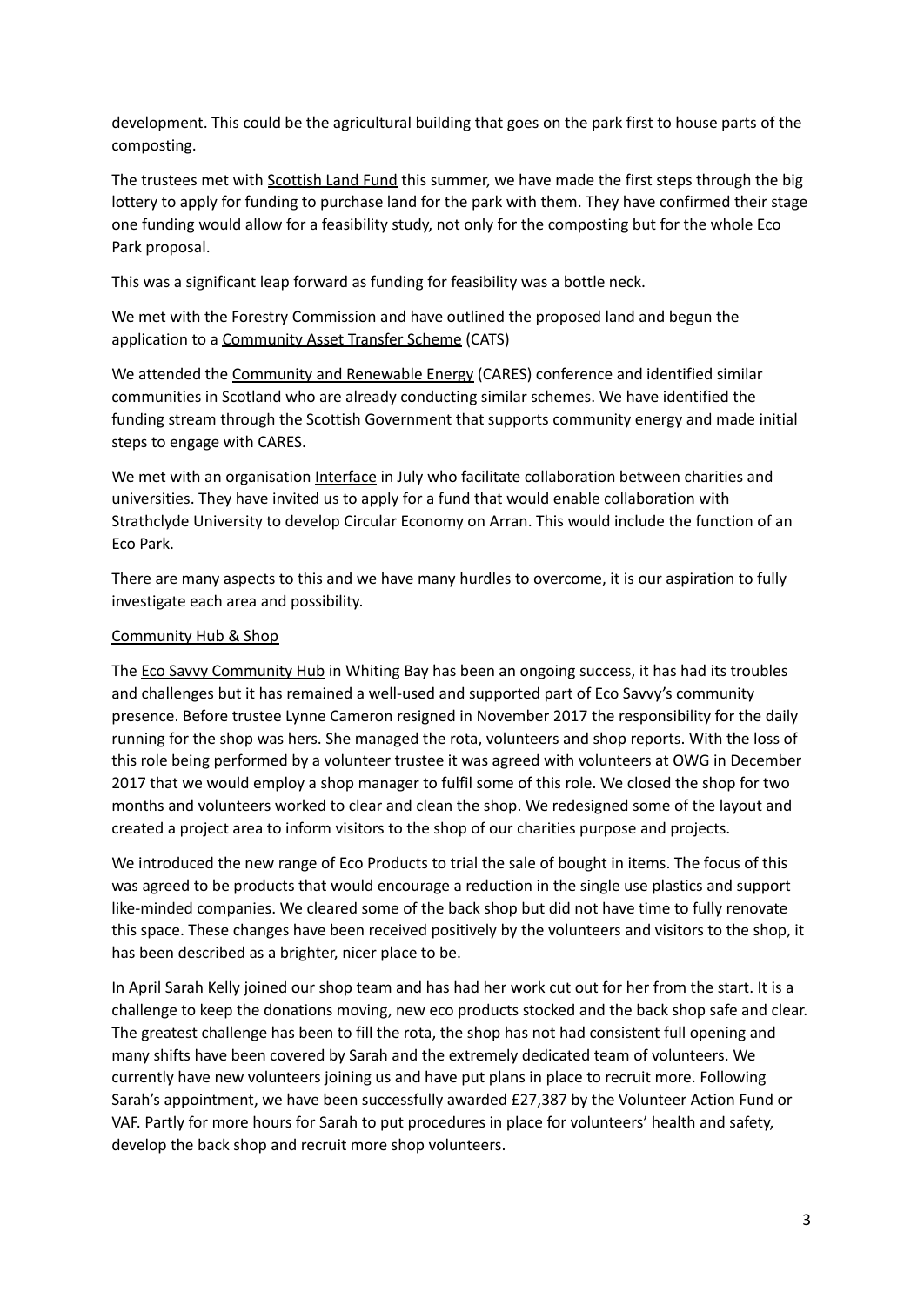Also, to support new areas of volunteering in the wider Eco Savvy Project, we have interesting project development opportunities for those who cannot or do not wish to volunteer in the shop. The funding will allow the volunteer task force to work on many different areas of the whole project and encourage volunteers to work from home and contribute to Eco Savvy no matter their circumstances. We recently met with the landlord of the shop and are working on proposals to renovate the exterior and back shop and toilet. VAF funding will be over a three-year period and help secure the health and growth of our whole charity. Eco savvy would not be where it is today without the shop and it is the beating heart of our charity. We thank everyone, past and present who has ensured the shop's continuation.

#### Climate [Challenge](https://www.keepscotlandbeautiful.org/sustainability-climate-change/climate-challenge-fund/) Fund

Over the 15 months since our last AGM we have delivered the [CCF](https://www.keepscotlandbeautiful.org/sustainability-climate-change/climate-challenge-fund/) Arran Micro Hubs project, successfully been awarded funds to deliver Arrans Energy Challenge and submitted the draft application to the CCF for a new project which at the moment is called Sustainable Island Life. This has been an enormous challenge and taken unprecedented volunteer trustee hours and could not have been possible without the dedication, drive and adaptability of our Project Manager Jude King and the support of the Arran Community.

The success of our Micro hubs and the delivery of 74 workshops has been a huge achievement. 101, 891 C02e tonnes of carbon were saved. We held 12 educational school workshops over the year and the Primary Big Green Show and High Schools Go Green event.

In July, we began the monthly themed workshops. We rolled out Sustainable Halloween workshops in every hub, and were focussed on the swapping or upcycling of old costumes to reduce the waste at Halloween. We then brought a fabric wreath making activity to 5 of schools in the lead up to Christmas.

A significant point in the project came from the Film Night in our Corrie Hub-where we screened the National Geographic Documentary: "Before the Flood", starring Leonardo Di Caprio. The discussion and support we received, not only immediately after, but still today, proves what a powerful tool education plays, in this case bringing home the reality of Climate Change to those never previously engaged. The film stimulated over 45 minutes of conversation about the issues and implications of Climate Change. Concern over excessive packaging, products with palm oil and general awe at how ignorant they were to the issue of climate change dominated the conversation.

We screened the same film for Arran Highs School students in February. As final call to action to close the project we held a final film night inviting the wider community to a screening of the film. This was a very well attended evening with a full hall of over 70. Positive engagement with a wide section of the local community through these film nights were enjoyed by all and resulted in some significant changes in understanding and engagement with issues around climate change.

Due to the publicity and word of mouth about Eco Savvy, we had two major island hotels getting in touch with us asking us if we would be able to use or distribute a significant amount of their old linen, which would be conventionally taken off the island and either incinerated or sent to landfill. We managed to recycle 95kgs of linen.

Eco Savvy's "Priceless" event that was open to the island which saw hundreds of donated and previously unwanted items being adopted into new homes; items were diverted from landfill. These items were accumulated over the year, about half from the revamp of the Whiting Bay shop and the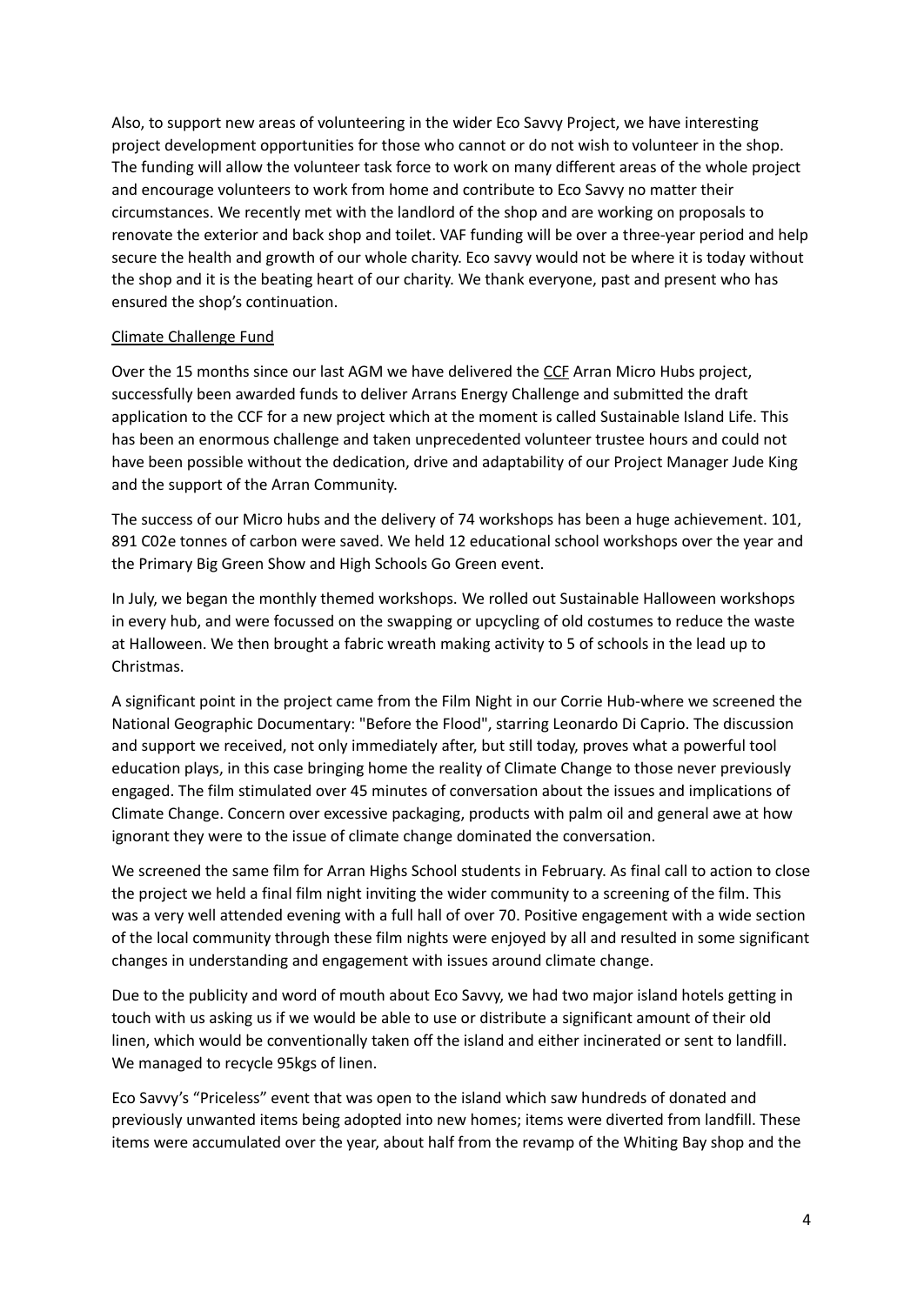other half from the excess donations accumulated at the hubs. It was a successful event and considerable donations being made.

In all the micro hubs project saved 6,917 kg of items from landfill, held 74 workshops- 12 in schools, engaged with 3,020 people, clocked up 1,710 volunteer hours and saved 101,891 tonnes of co2.

In April 2018 Arran Eco Savvy Energy Challenge was launched, offering free support across the island to help people save energy and costs in the home environments as well as supplying information on carbon literacy and climate change.

By engaging with energy drop-in surgeries and focused carbon literacy workshops, the project will enable significant carbon savings, simultaneously proving benefits that will shape behavioural changes amongst the residents of Arran, resulting in a long-lasting legacy.

The project will deliver its goals through

- Domestic Energy Audits
- Energy monitor loans
- Thermal imaging camera
- Energy Advice Drop-in Surgeries, Workshops
- Carbon Literacy Incentive Scheme

So far, we have engaged with over 70 homes and the target is to save 329,000 tonnes of C02 by March 2019. We are not sure if we can make this but we will all put our best into trying.

On the 20<sup>th</sup> of August 2018 we submitted a draft application to CCF to deliver another project that would begin in April 2019.

Arran Eco Savvy propose to develop a 2 year "Sustainable Island Life Project". This multi-functional project will continue the existing grant focus on energy efficiency, but additionally target two other low-carbon strands, namely, sustainable food and sustainable transport.

Energy Efficiency Audits will continue and Sustainable Food will aim to reduce reliance on carbon intensive transported food. We will empower households to grow their own low carbon food, providing food growing and composting kits and 1-1 tuition from a qualified gardening co-ordinator. This will contribute to engagement with Eco Savvy's Green Waste & Food Waste composting project.

Sustainable Travel & Transport aims to

- reduce and replace individual car use on the island.
- Implement a car and lift sharing website app
- Offer Fuel Efficient Driver Training
- Deliver through Local business and the local community electric Bike scheme promoting and implementing the use of eBikes on island by residents
- Encourage more local cycling
- Encourage walking to replace car journeys.

We propose to Develop Arran's first Green Community Transport Map.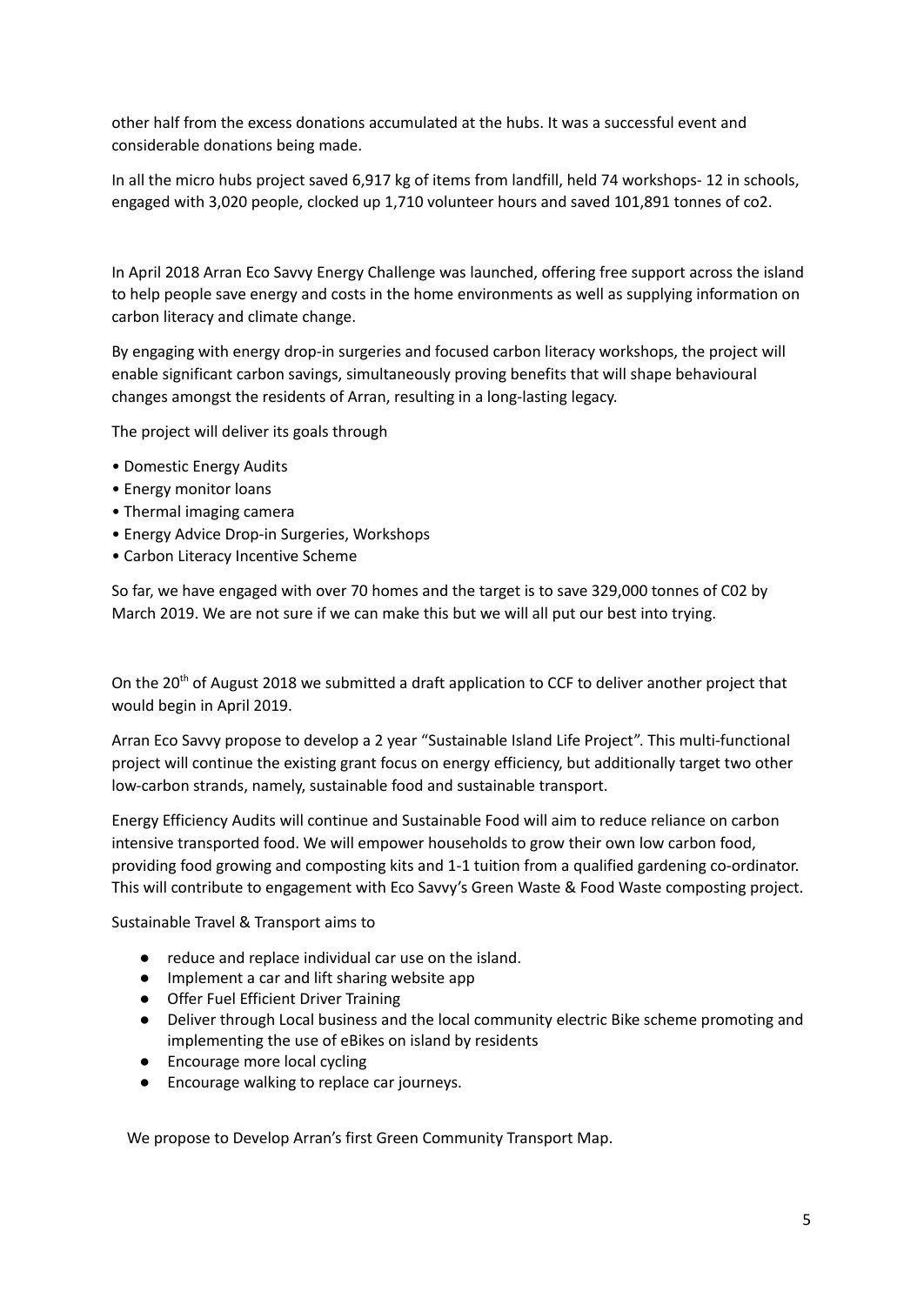- The map will identify prominent off-road cycling routes, and promote all ways of green and sustainable travel for residents
- The map will emphasize our network of hubs- which will provide check-in and maintenance points for bike travellers and walkers, providing bike tool boxes and places to refill water bottles.

The project will include the development of Develop Sustainable Island Life App enabling:

- Map use
- Lift and Car share
- Food/Active travel Log
- And highlight Arran's Environmental Information

This is just a draft and could change significantly once the funders give us feedback. The final application will go in October and we will not know if we are successful until after Xmas at the earliest.

We are already trialling ebikes and have one on loan from Home Energy Scotland to show today.

#### **Conclusion**

Over all Eco Savvy has achieved more in the last year than ever before. It is moving in a very exciting direction and is achieving more and more. Our membership has grown, our reach around the island has increased. We have a team of volunteers and members of staff who are passionate and dedicated people out there representing us every day.

As Chairperson I thank all our members, volunteers, staff and trustees for all they have done to help Arran Eco Savvy grow. Thanks doesn't seem enough for all the hours given, energy put in and enthusiasm that is shown, it is inspiring. Thank you all.

Esther Brown

Chair Person Arran Eco Savvy

There was also a vote of thanks for Esther's own hard work as Chair and acting Treasurer.

 $-$ 

# 3. **Treasurer's Report** 5 th April 2017 – 4 th April 2018

On the  $4^{th}$  of April 2018 our balance was £9,062.13

We were still awaiting payment from CCF for two final claims for expenditure in the financial yr ending 4<sup>th</sup> April 2018, which amounted to £9847.51

This brings our total balance to £18,909.64

This is an increase on the year of £6,651.49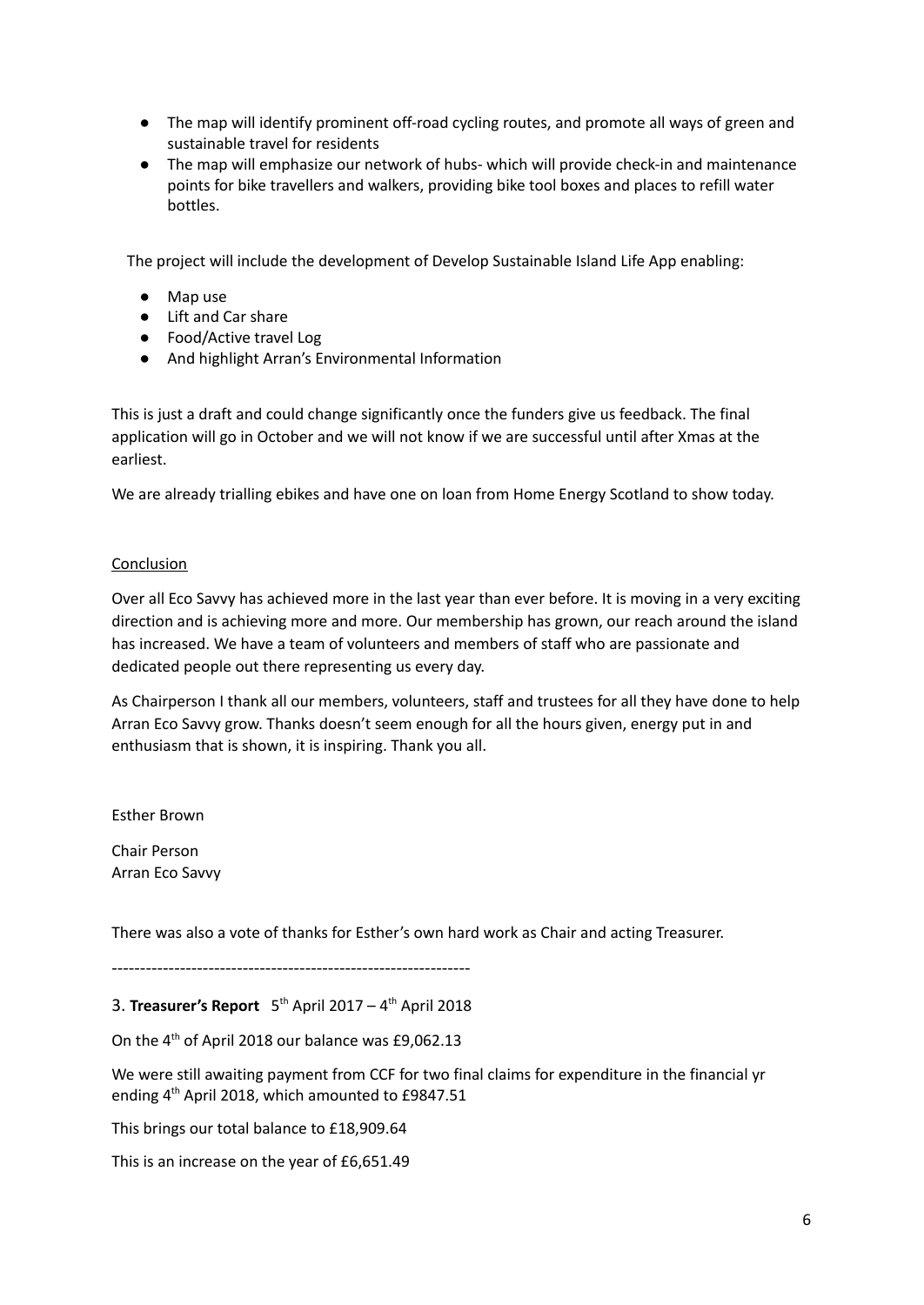Income has been generated from the sale of unwanted items in the Whiting Bay Community Re-use shop.

Shop sales of donated goods are down last year from £12,270 to £11,884.67. A difference of £386.

However, donations were considerably up from £324 to £1,652, an increase of £1328.

Combined income from donations and sale of donated items of £13,536.67 for this year up £1,266.67 from year ending 2017.

These donations are made up from McTears auctioneers valuable items (£940), Compensation from RBS for the banking mistakes they made (£60) Priceless Event (£215.15) and the balance of £437.19 from shop donation jar.

Shop expenditure amounted to £10,179.65, this includes Eco Purchases which are products we have bought in to sell in the shop. Eco Purchases of £1,171.67 were made. In the time from reopening and the start of Eco sales on the 12<sup>th</sup> of February until 4<sup>th</sup> of April we sold £511.63.

We received £200 from the Arran Trust for our Arran Fills Water Bottles campaign.

Advertising was reduced from £809 in the previous year to £521.52, partly as CCF project advertised widely. £185 of this was our place on the Arran Banner Map.

In 2017 Arran Eco Savvy was awarded £63,436 with The Scottish [Government's](http://www.keepscotlandbeautiful.org/sustainability-climate-change/climate-challenge-fund/) Climate Challenge [Fund](http://www.keepscotlandbeautiful.org/sustainability-climate-change/climate-challenge-fund/) including a maximum funding of £31,718 from the European Regional [Development](http://ec.europa.eu/regional_policy/en/funding/) Fund). The CCF spending of £61,028.58 was delivery of the Micro Hubs project and was an under spend from the original funding of £2,408 Micro Hub takings were £345.50

The sum of £10,000 ten thousand pounds is set aside and carried forward to purchase our proposed forestry land for community composting. And additional funds [will be required to be set aside] to safeguard the continuation of the Whiting Bay shop [(as part of the lease agreement)].

A full set of accounts will be available and will be held in the Whiting Bay Community Shop once they are independently audited.

The balance sheet will be posted on our website and links to it will be available from the charity regulator OSCR. The accounts will be examined by an independent examiner.

All Eco Savvy volunteers are thanked for helping to keep our Charity and community shop financially sustainable.

Esther Brown Acting Treasurer

4. There was a **discussion** following a question from the floor about the large number of projects being undertaken vs the limited number of Trustees, (at this point numbering three). The difficulties of this situation were acknowledged by the Chair, as well as the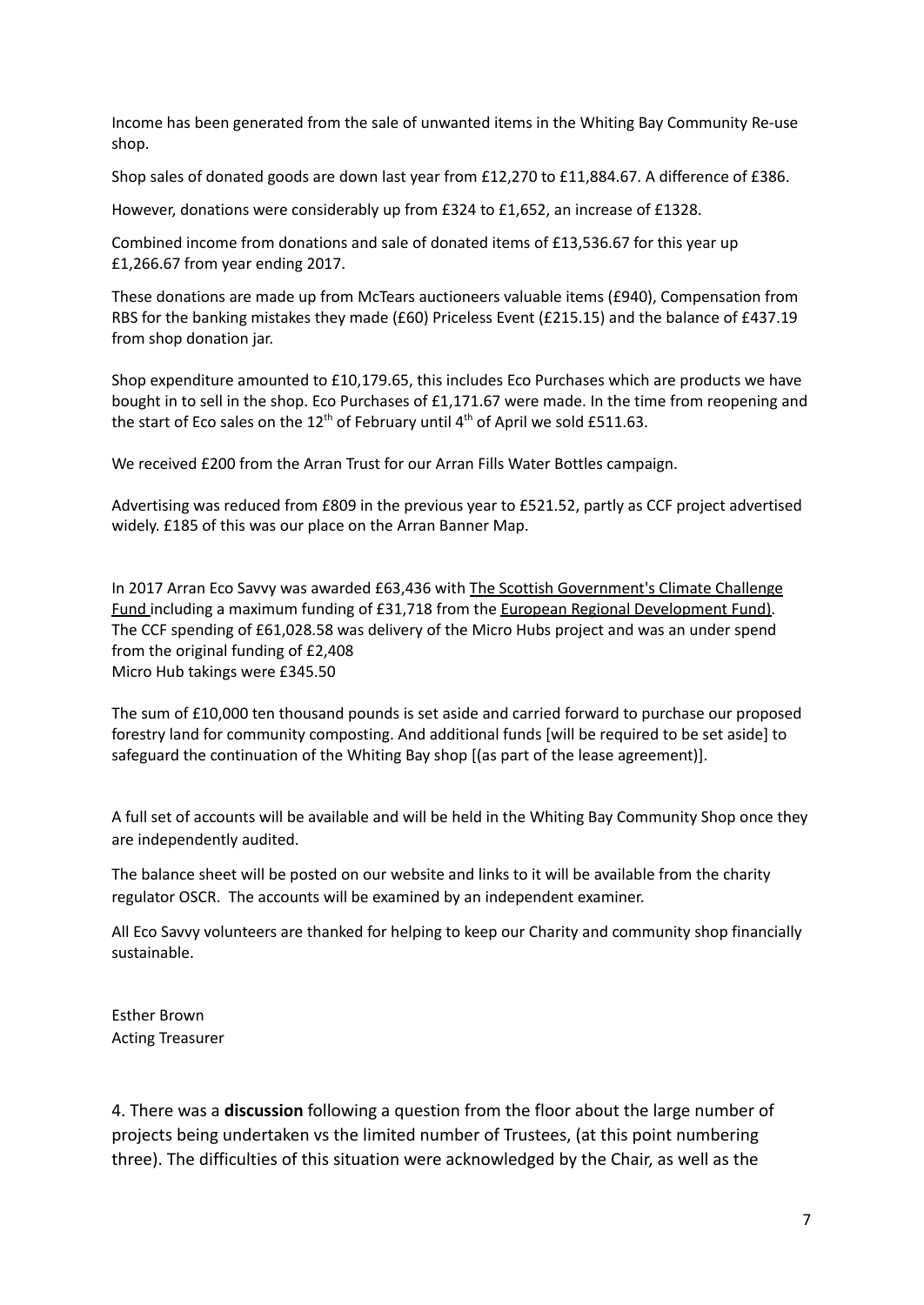effects on workload, due to the short-term nature of CCF funding. It was pointed out however that the CCF funding allows us to employ staff to manage those projects. It was also pointed out that Eco Savvy now attracts requests for help from business, which need to be responded to. Eco Savvy has made many efforts to attract new Trustees. The suggestion was made that in dealing with outside bodies and businesses, Eco Savvy might consider inviting reciprocal trustee help.

A questioner asking as to whether potential plans for electric bikes might be competitive with island business, was reassured to know that the proposed CCF project plan is not to rent them, nor to lend to visitors, but provide them as trials for use of Arran residents only.

5**. Election of Board Members**. Hilary Maguire was elected as treasurer (proposed EB, seconded BW). The remining trustees were re-elected, with Esther Brown as Chair, (proposed SW, seconded BW) in addition to Beverley Walker (proposed EB, seconded Tricia Sloss) and Sue Weaver (proposed EB, seconded BW).

6. **AOB**. Beverley Walker introduced a discussion document about the possible need for changes to the Constitution, following discussions with the Scottish Land Fund about funding for a feasibility study on the Eco Park project.

Notice of requirement to consider amendments to the Constitution

- 1 Eco Savvy Trustees recently met with both the Forestry Commission (managing Community Asset Transfer CATS) and the Highlands and Islands Enterprise (HIE), managing the Scottish Land Fund (SLF), to discuss the current procedures for Community Asset Transfer (CAT) of land into community ownership.
- 2 The first stage offered by HIE was to review our constitution to decide if Eco Savvy was eligible.
- 3 Unfortunately the Board has been advised that Ecosavvy are currently ineligible for the Scottish Land Fund, for the reasoning outlined below.
- 4 However the HIE has advised

*this is not a total showstopper – if eco savvy and it's members are willing and able to alter the constitution to become eligible by Stage 2, an application to Stage 1 can still be made. Eligibility for SLF stage 1 is: a constitution, a linked bank account, and three unrelated board members. If awarded an SLF Stage 1 using those criteria, then the award would be made with the caveat that the group become eligible by submission of a Stage 2 application.*

*However, outlined below are quite major changes to the core of the organisation. It is worth considering with the board and your members whether changes of this nature will allow EcoSavvy to still achieve it's core mission.*

5 It was also noted that CATS will require an eligible body on submission of the CATS application

A summary of the changes that would be required is provided below (and further below for the HIE response):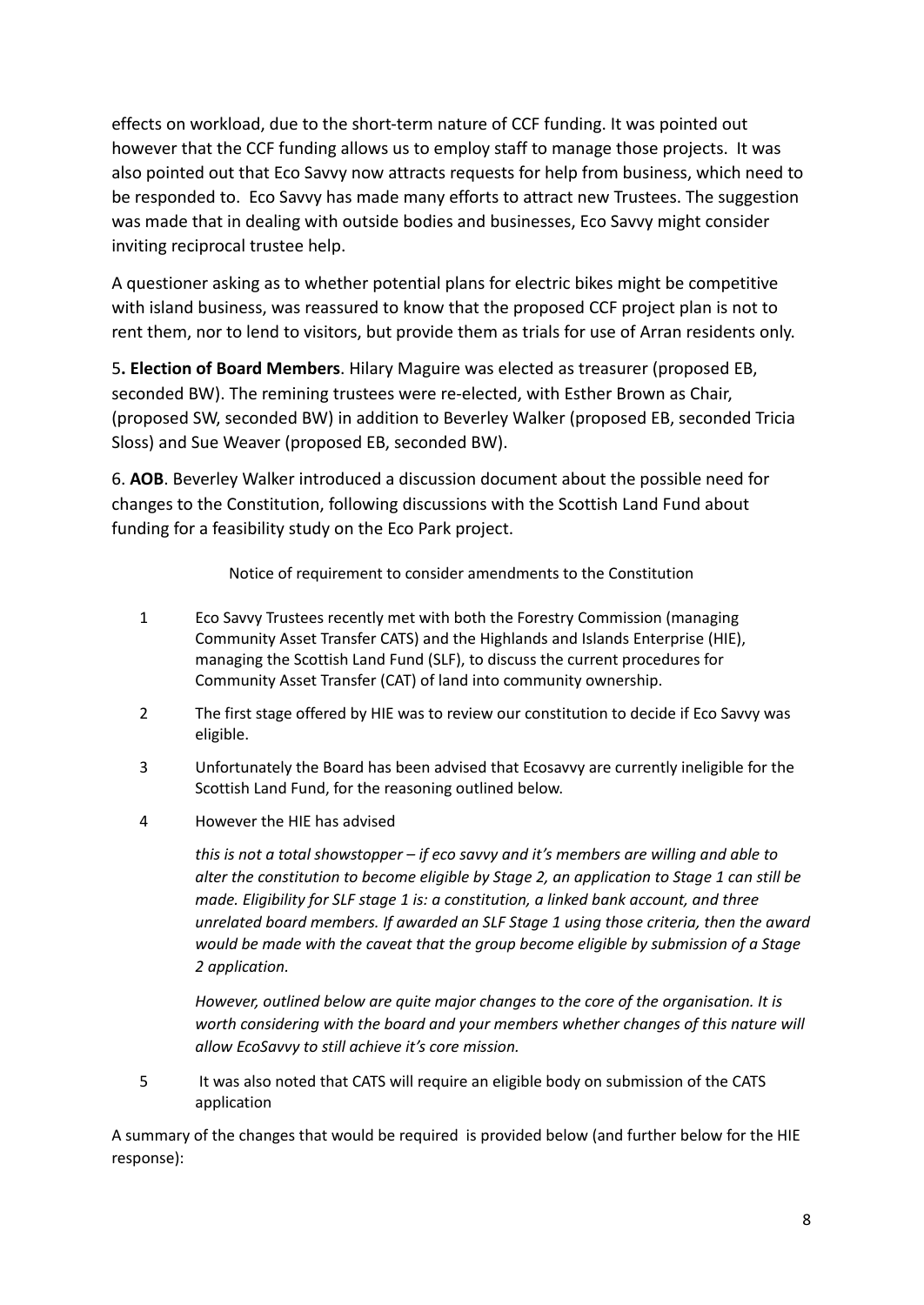Definition of community and eligibility for membership

- 1 Change required to ensure that the transfer of land (and any other assets) is for the benefit of the Isle of Arran community (as opposed to the Eco Savvy ' community').
- 2 This has implications for membership. At present, membership of Eco Savvy is 'open to all' and not restricted to those living on or with an address on the Island.
- 3 Our membership currently totals 586, with 450 with an address on Arran, and 136 with an address outside of Arran (mostly in UK, Europe and US) 21% non Arran Residents, 70% Arran residents.
- 4 Clearly Eco Savvy wants to build an 'eco savvy' community and to send our message as widely as possible, and many visitors to the island sign up in support of our objectives and in particular to receive updates on our activities. I know that one groups in Perth Australia uses our newsletters and postings as an inspiration to their own community group.
- 5 However our constitution also states that all members can currently be nominated for the Board, and also have a vote on how the Charity runs.

# QUESTIONS TO CONSIDER

- 1 Should only those members who are part of the local community (ie with an address on Arran) be allowed to vote on the direction of the Charity?
- 2 Should we limit potentially highly skilled trustees who perhaps live on the mainland, from becoming Trustees of the Charity?
- 3 Is it possible to separate membership into FULL membership (with full voting rights) and ASSOCIATE membership (all membership rights excluding the right to vote)?

# Exclusion of Membership

Clause 25 states that 'Any person may be expelled from membership by way of a resolution passed by not less than two thirds of those present and voting at a members' meeting, providing the following procedures have been observed:-

- a. at least 21 days' notice of the intention to propose the resolution must be given to the member concerned, specifying the grounds for the proposed expulsion;
- b. the member concerned will be entitled to be heard on the resolution at the members' meeting at which the resolution is proposed.

However, and although there are a long list of reasons provided in the Constitution which outline how a board member may be expelled, there are no reasons provided which would justify a member to be debarred, (other than failing the broad test of 'not supporting the objectives of Eco Savvy')

#### QUESTIONS TO CONSIDER

- 1 should we retain the right to debar individuals who, for example
	- a. place the name of Eco-Savvy in disrepute
	- b. have a conviction or penalty for causing environmental harm
	- c. who, as agreed by two thirds majority of members, to be actively working against the objectives the charity?
- 2 Or, Should this clause be simply removed ?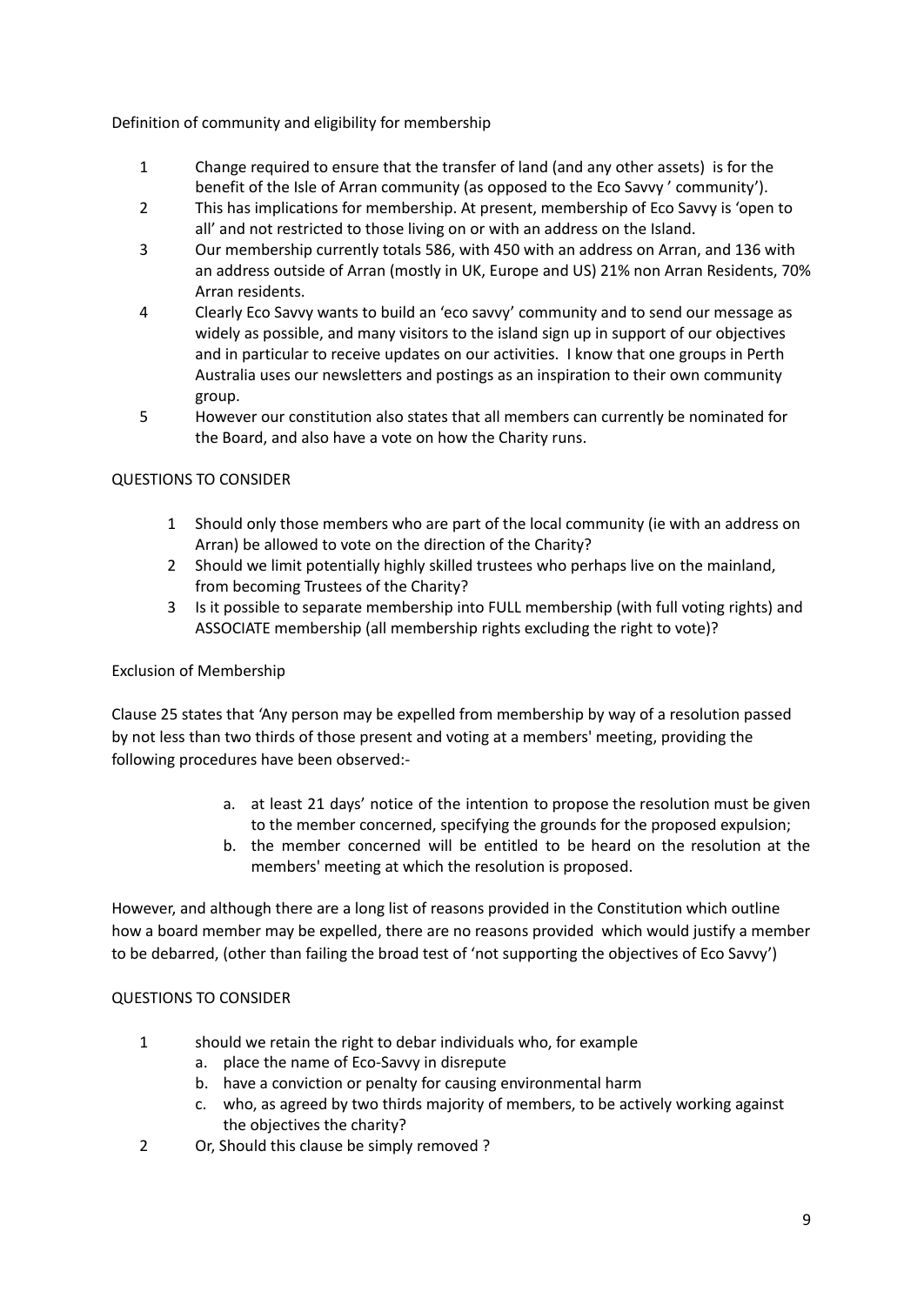Other minor amendments

These amendments tidy up and bring the constitution up to date and are considered to be minor, (see blue text below)

- 1 Ensuring that membership is not discriminatory on race, gender or religion
- and
- 2 Establishing that surplus funds are reinvested back into the charity

Given that some of the amendments are considered to be major, the Board wishes to ensure that all members are properly consulted and given sufficient time to consider and respond. The Board plans to undertake the following actions:

- 1 Consult further with Scottish Land Fund
- 2 Develop a range of amendment options
- 3 Consult with members (30 day consultation)
- 4 Either call a members meeting, or seek agreement by email vote, to agree on the final changes

The AGM closed at 3.00pm, to be followed by refreshments and opportunities to discuss Eco Savvy activities with stalls and displays.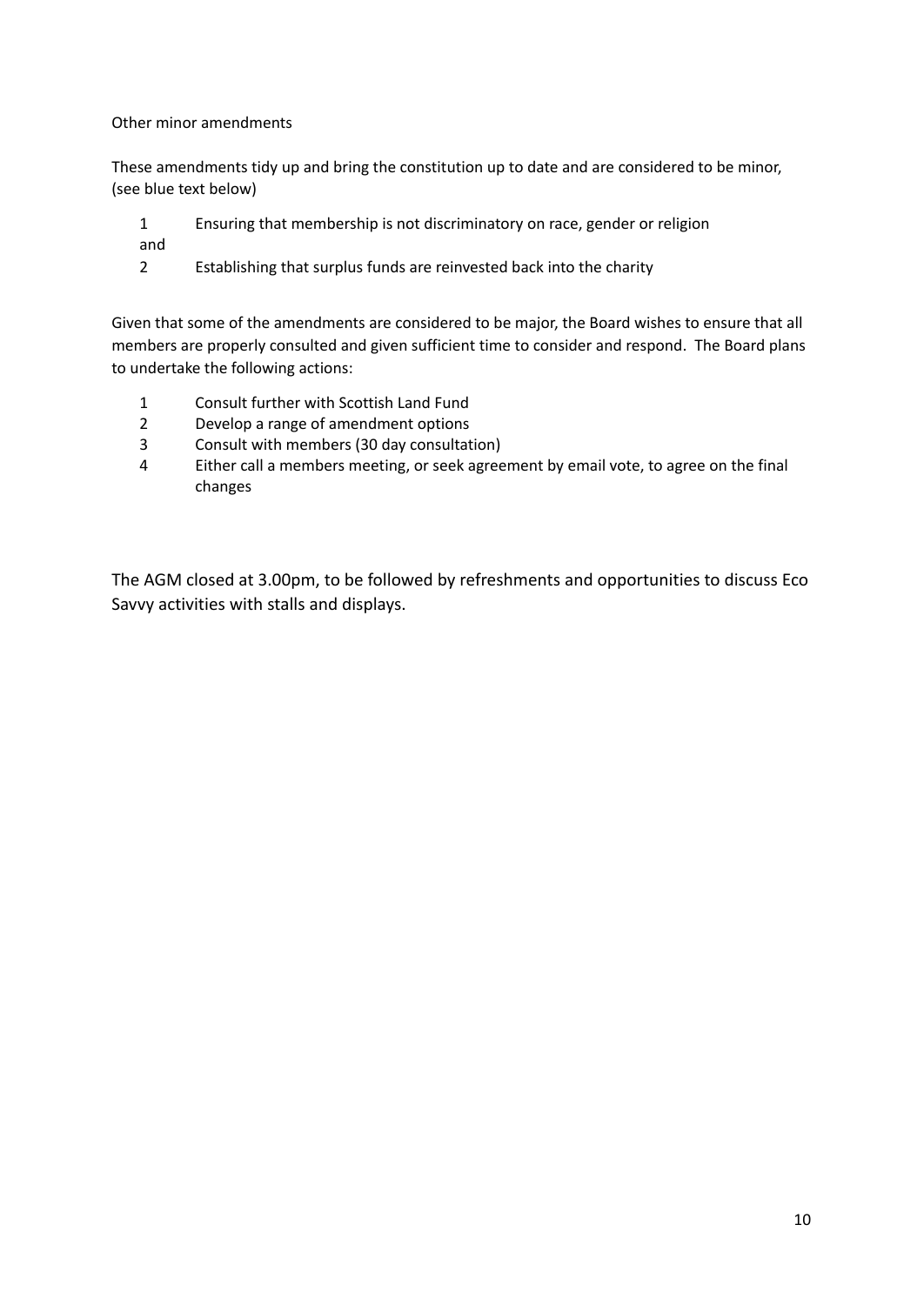| <b>SLF Requirement</b>                                                                                                                                                                                                                                                                                                                                                                                                                                                                                                                                    | <b>Relevant EcoSavvy Clauses</b>   | <b>ET Commentary</b>                                                                                                                                                                                                                                                                                |
|-----------------------------------------------------------------------------------------------------------------------------------------------------------------------------------------------------------------------------------------------------------------------------------------------------------------------------------------------------------------------------------------------------------------------------------------------------------------------------------------------------------------------------------------------------------|------------------------------------|-----------------------------------------------------------------------------------------------------------------------------------------------------------------------------------------------------------------------------------------------------------------------------------------------------|
| <b>Definition of Community</b><br>(p.11) "This is to be a geographic<br>community as opposed to a community of<br>interest. The boundary of the community to<br>which the organisation relates must be<br>clearly defined. For example, it could take<br>the form of a community council area,<br>parish boundary, local authority ward or<br>could be defined using postcodes. We<br>expect the boundary to be inclusive and to<br>reflect commonly understood definitions of<br>places and not cut across commonly<br>recognised community boundaries." | N/A                                | Though the purposes reference Arran, Arran i<br>clearly defined as the area of benefit for the<br>organisation. This links to open membership,<br>community control below.                                                                                                                          |
| Open membership<br>(p.11) "Ordinary (or voting) membership<br>must be open to everyone over 16 years<br>(over 18 years is also acceptable) living<br>within the defined geographic community.<br>By 'open membership' we mean that<br>membership eligibility requirements are to<br>be inclusive and not discriminatory in terms<br>of individual characteristics or<br>circumstances such as race, religion, or<br>gender.<br>In addition, individuals who meet the<br>eligibility requirements are to be admitted<br>as members."                       | Clause 11<br><b>Clauses 13-15.</b> | Clause 11 ensures that membership is open to<br>individuals over 16. SLF requires members to<br>defined by the geographic definition of<br>community (see below)<br>LF does not see the ability to reject potential<br>members as open membership. Current claus<br>13-15 deem EcoSavvy ineligible. |
| <b>Social Purpose</b><br>(p.11) "The organisation's main purpose<br>must be consistent with furthering the<br>interests of the defined geographic<br>community. As we wish to support projects<br>that will benefit the community as a whole,<br>the Scottish Land Fund is best suited to<br>organisations with a broad community<br>benefit purpose and a good uptake of<br>membership from within the defined<br>community. Organisations that have a more<br>narrow purpose can only be considered if                                                  | Clauses 4, 4.1                     | am taking advice on whether EcoSavvy's soc<br>purpose could be deemed wide enough for SI<br>purposes.                                                                                                                                                                                               |